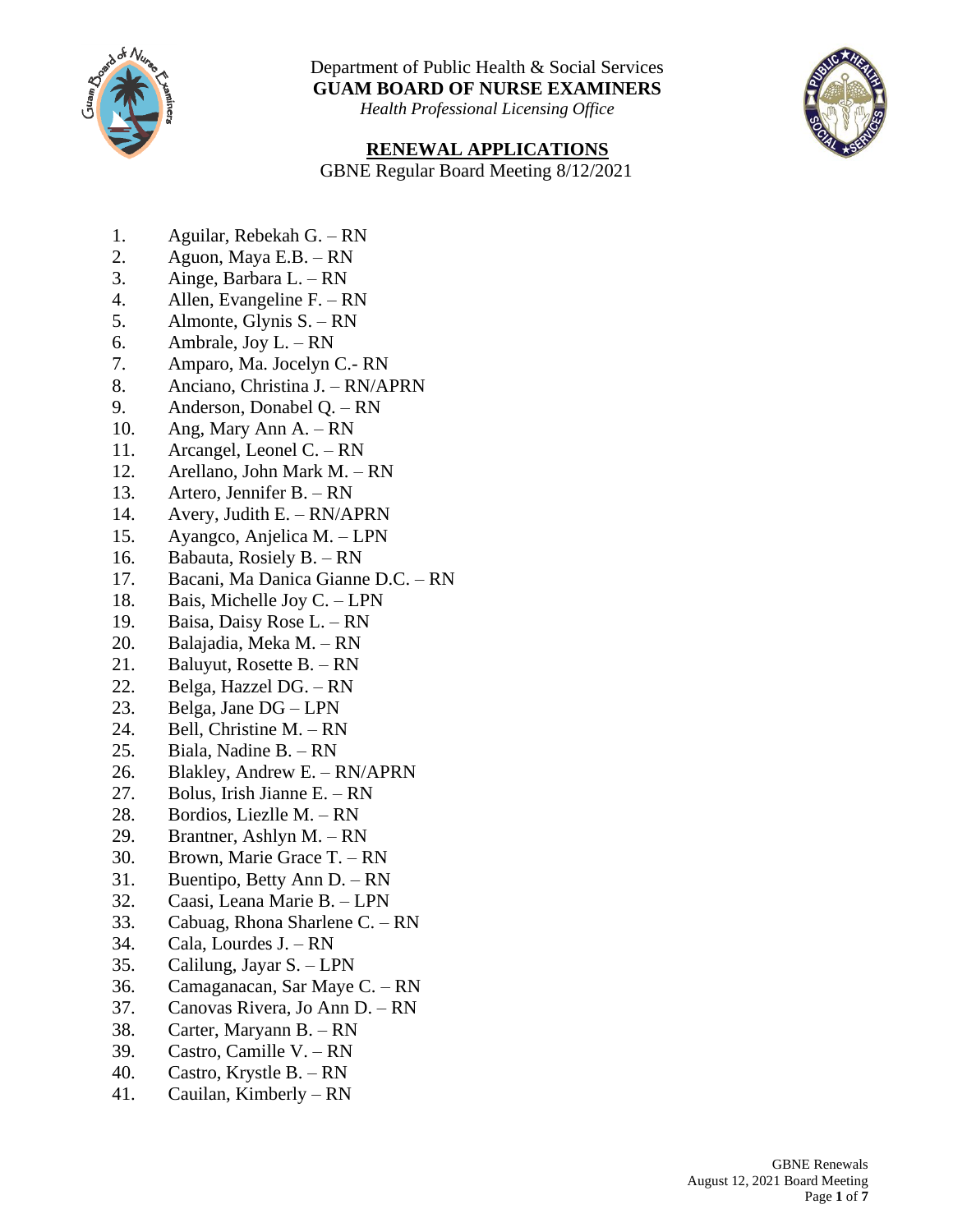



- 42. Cayetano, Maria Patricia M. RN
- 43. Chang, Leanne L.H RN
- 44. Chong, Alison M.G. RN
- 45. Collier, Katie M. RN
- 46. Concepcion, Lily Mae V. RN
- 47. Conde, Kristine T. RN
- 48. Constantino, Loren Sofia S. RN
- 49. Cooper, Jenny Lee M. RN
- 50. Cooper, Paul D. RN/APRN
- 51. Cordova, Ericsann James C. RN
- 52. Coronal Romelaine G. RN
- 53. Cortez, John Rafael P. RN
- 54. Cruz, Anna Maria A. RN/APRN
- 55. Cruz, Catherine Amee C.- RN
- 56. Cruz, Tamara M. RN
- 57. Cruz, Teofila Maria P. RN/APRN
- 58. Cruz, Teofila, P. RN
- 59. Cubacub, Lheary C.- RN
- 60. Cueto, Peter Paul U. RN
- 61. Cunanan, Margie D. RN
- 62. Damian, Yvonne SN. RN
- 63. Dangan, Lindsey RN
- 64. Daulat, Evelyn E. RN
- 65. De Joya, Kisha Charizze O. RN
- 66. De La O, Valerie L. RN
- 67. De Leon, Kamille M. RN
- 68. De Roxas, Gerald M. LPN
- 69. Del Castillo, Sheena Mae DC RN
- 70. Del Mundo, Sherrylou T. RN
- 71. Dela Cruz, Debra H. RN
- 72. Dela Cruz, Ma.Christina M. RN
- 73. Diaz, Betty B. LPN
- 74. Diaz, Tiahna Gabrielle H. RN
- 75. Dionisio, Kelvin Paul M. RN
- 76. Dizon, Cheryl A. RN
- 77. Dizon, Loreto J. RN
- 78. Dodd, Beth A. RN
- 79. Dolor, Sherry Ann E. RN
- 80. Donato, Annabella T. RN
- 81. Donato, Jonathan F. RN
- 82. Douglas, Teranika L. RN/APRN
- 83. Dudkiewicz, Connie F. RN
- 84. Dumlao-Taitano, Cynthia N. RN/APRN
- 85. Ebeo-Pangilinan, Rochelle R. LPN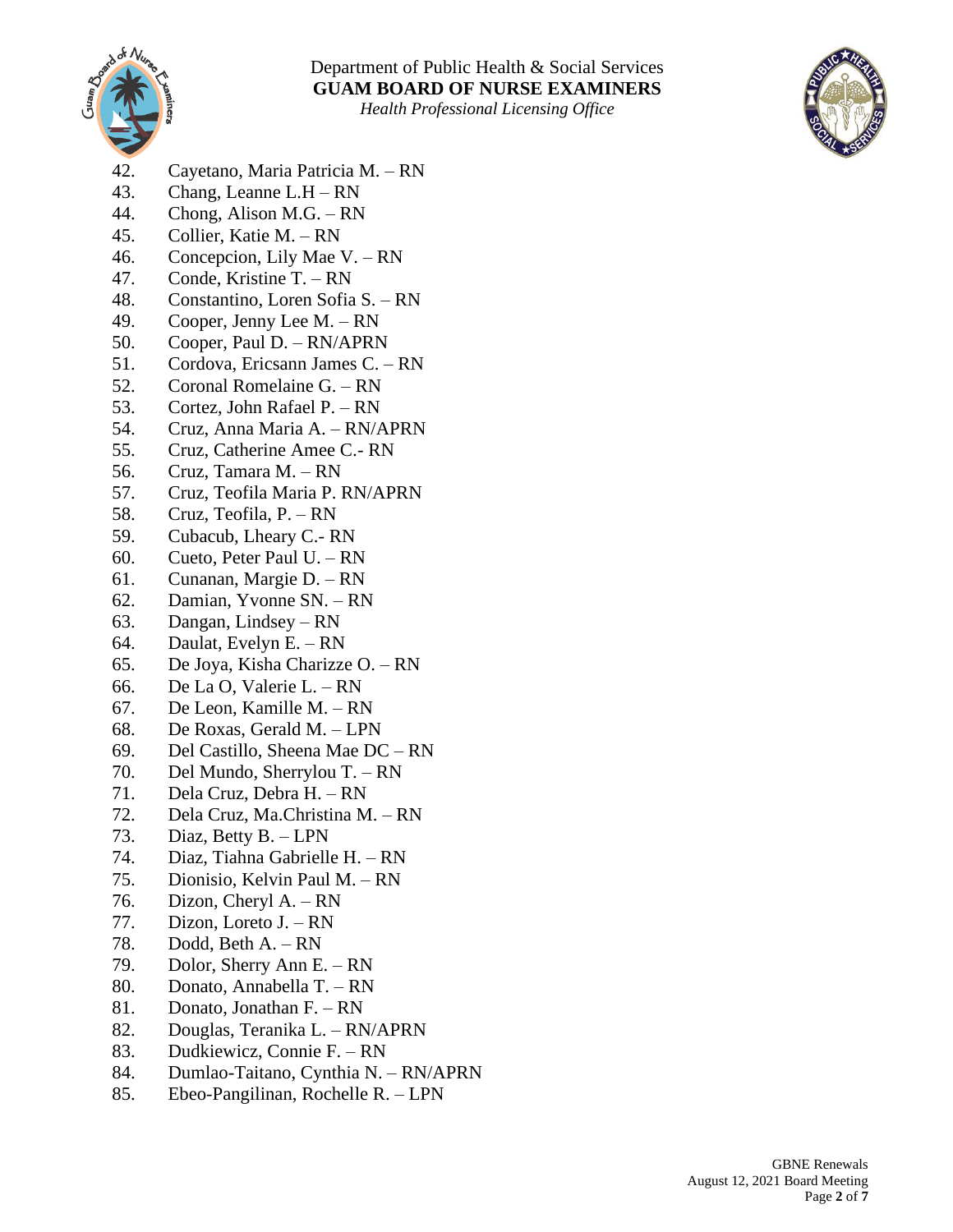



- 86. Edguilane, Sylvia D. RN
- 87. Edosada, Cassandra Isabel S. RN
- 88. Edusma, Kimberly Dawn RN
- 89. Enriquez, Rex Cezar RN
- 90. Escudero, Roger V. RN
- 91. Eusebio, Rachel B. RN
- 92. Evangelista, Karen P. RN
- 93. Fabia, Natasja Louise L. LPN
- 94. Fejeran, Destini J.D. RN
- 95. Felisan, Gladdess Marie L. RN
- 96. Fernandez, Kathleen C. RN
- 97. Fernandez, Rizalina Y RN
- 98. Flores, Eden V. LPN
- 99. Franquez, Carmela S. RN
- 100. Fuertes, Rowena R. RN
- 101. Gagarin, Analyn C. RN
- 102. Gajo, Alyssa D. RN
- 103. Ganly, Keith A. RN
- 104. Ganon, Claire B. RN
- 105. Ganon, Ryan R. RN
- 106. Gatdula, Jill A. RN
- 107. Glory, Camille Angeligue DL. RN
- 108. Gogue, Margaret C. RN
- 109. Gonzaga, Olivia K. RN
- 110. Gonzales, Dominie Joy G. RN
- 111. Gonzales, Jonel Rachzel M. RN
- 112. Goodin, Richelle L. RN
- 113. Gozum, Jennifer B. RN
- 114. Green, Rhonda R. RN
- 115. Greening, Brian W. APRN/RN
- 116. Grimes, Andrenne E. RN
- 117. Guanlao, Maria Corazon S. RN
- 118. Guiang, Chelsea F. RN
- 119. Guiao, Cecilia B. RN
- 120. Guiao, Irma A. RN
- 121. Gurusamy, Ruth RN
- 122. Ha, Yoo Kyong RN
- 123. Halemanu, Krissy A. RN
- 124. Hattori-Uchima, Margaret P. RN
- 125. Hermosura, Herdel Kent B. RN
- 126. Hilton-Cordova, Joan M. RN
- 127. Hipos, Nanette D.C. RN
- 128. Ho, Kathleen E. RN
- 129. Igmen, Sheryl F. RN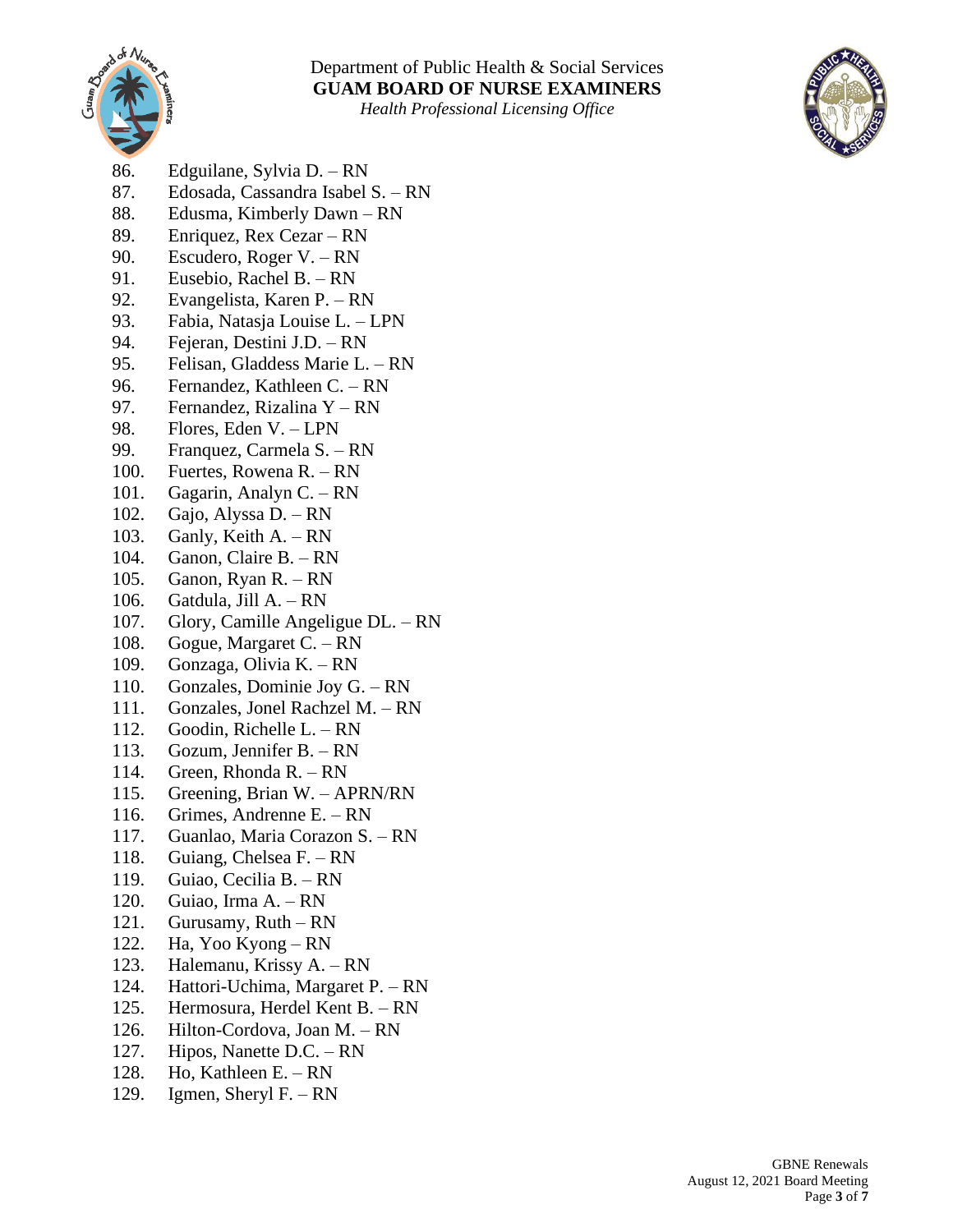



- 130. Jacab, Diana P. RN
- 131. Johnson, Emily R. RN
- 132. Joo-Castro, Lucy H. RN
- 133. Joson, Anna Louise A. RN
- 134. Joya, Gil T. RN
- 135. Julius, Kaithleen Carmina M. RN
- 136. Kho, Anna M.P. RN
- 137. Kim, Sang Heui L. RN
- 138. Kozuszek, Mariana A. RN
- 139. LaBreche, Jennifer C. RN
- 140. Laguisma, Maricar Camille B. RN
- 141. Laserna, Eden Lou A. RN
- 142. Laufer, Samantha A. RN
- 143. Layson, Irish M. RN
- 144. Lee, William E. RN
- 145. Legaspi, Rosan Gwenneth RN
- 146. Leonen, Janize Kelly B. LPN
- 147. Levine, Michelle Ann A. RN
- 148. Levy, Laurel E. RN
- 149. Libo-on Mary Grace E. RN
- 150. Limtiaco, Ha'Ani T. RN
- 151. Lizama- Artero, Josefa D. RN
- 152. Lomboy, Courthey N. RN/APRN
- 153. Lopez, Lucylyn V. RN
- 154. Losbanes, Eva D. RN
- 155. Losinio, Lean Carlo M. RN/APRN
- 156. Lucero, Jubeline A. RN
- 157. Luis, Sheryll T. RN
- 158. Lumbang, Raecee D.L. RN
- 159. Macaraeg, Dan Christopher F. RN
- 160. Magbitang, Marilyn Z. LPN
- 161. Magenheimer, Chelsie J. RN
- 162. Malig-On, Janna Vless T. RN
- 163. Mamaligsa, Jesusa Lizette Q LPN
- 164. Manglona, Danielle A. RN
- 165. Mangoson-Anderson, Lanie RN
- 166. Manibusan, Jerrilou F. RN
- 167. Manloto, Danica Q. RN
- 168. Manzon, Karen C. LPN
- 169. Maravilla, Aileen M. RN
- 170. Marquez, Maricel G. LPN
- 171. Martin Baby Julia B. RN
- 172. Martinez, Jessamine M. RN
- 173. Matthews, Craig Jesse M. RN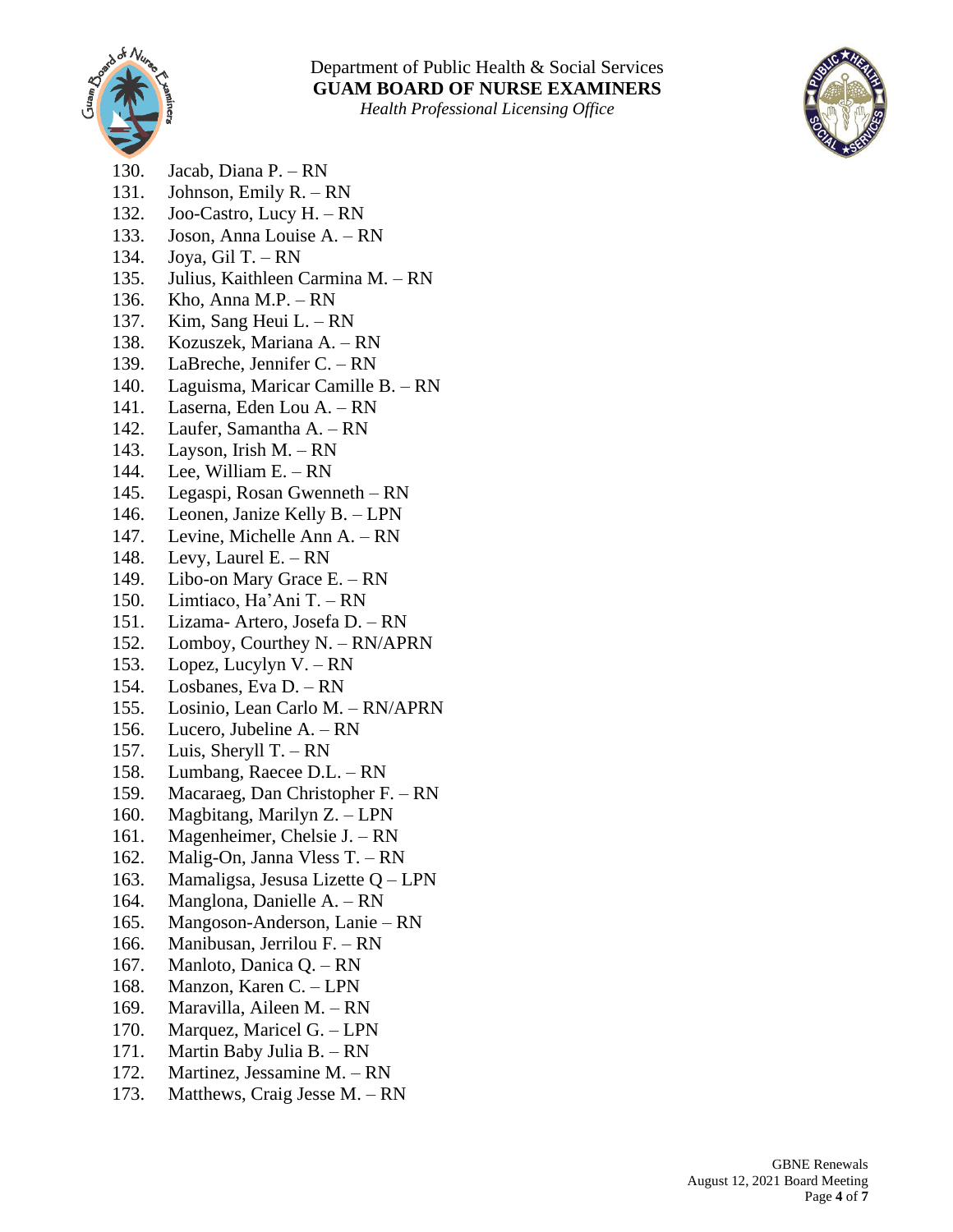



- 174. Medina, Apple S. RN
- 175. Medina, Maria Ethel P. RN
- 176. Mendiola, Lyanne Michelle C. RN
- 177. Monaghan, Angielyn S. RN
- 178. Morales, Victoria E. RN
- 179. Morrison-Schone, Laura D. RN
- 180. Moylan, Brian R. RN
- 181. Mui, Eva Marie L. LPN
- 182. Murciano, Russell P. LPN
- 183. Mutu, Rozalyn D. RN
- 184. Nakamura, Nahoko H. RN
- 185. Narvarte, Dominic William R. RN
- 186. Natividad, Rachelle B. RN
- 187. Navarra, John Ray M. LPN
- 188. Navasca, Mariettes B. RN
- 189. Navasca, Rosalie Ann S. RN
- 190. Necheles, Jessica T. RN
- 191. Nester, Cassie N.- LPN
- 192. Nogoy, Michael Z. RN
- 193. Nucum, Jean G. RN
- 194. Nucum, Mariel Rosario R.- RN
- 195. Olayan Mary Mae B. RN
- 196. Oliveros, Marilyn M. RN
- 197. Ong, Beverly Q. RN
- 198. Ortaleza, Catherine Rose O. RN
- 199. Pablo, Ruth V. RN
- 200. Padilla, Ma Geneveve D.R. RN
- 201. Pajela, Tweetums D. RN
- 202. Pallera, Kaey Serise RN
- 203. Palomo, Josh Carl LPN
- 204. Papa, Eugene M. RN
- 205. Pasion, Kristina Ann Y. RN
- 206. Pegarido, Crystal Joy B. RN
- 207. Pepin, Jessica D. RN
- 208. Perez, Mikhail Jarett O. LPN
- 209. Perez, Ramona LG –RN
- 210. Perez, Vanessa F. RN
- 211. Peterson, Julia K. RN
- 212. Pickop, Rovilmina P. RN
- 213. Pilante, Krystal N. LPN
- 214. Piol, Christine H. RN
- 215. Procalla, Maria Isabelle G. RN
- 216. Punzalan-Almira, Celeste U. RN
- 217. Quiaoit, Bannuar T. RN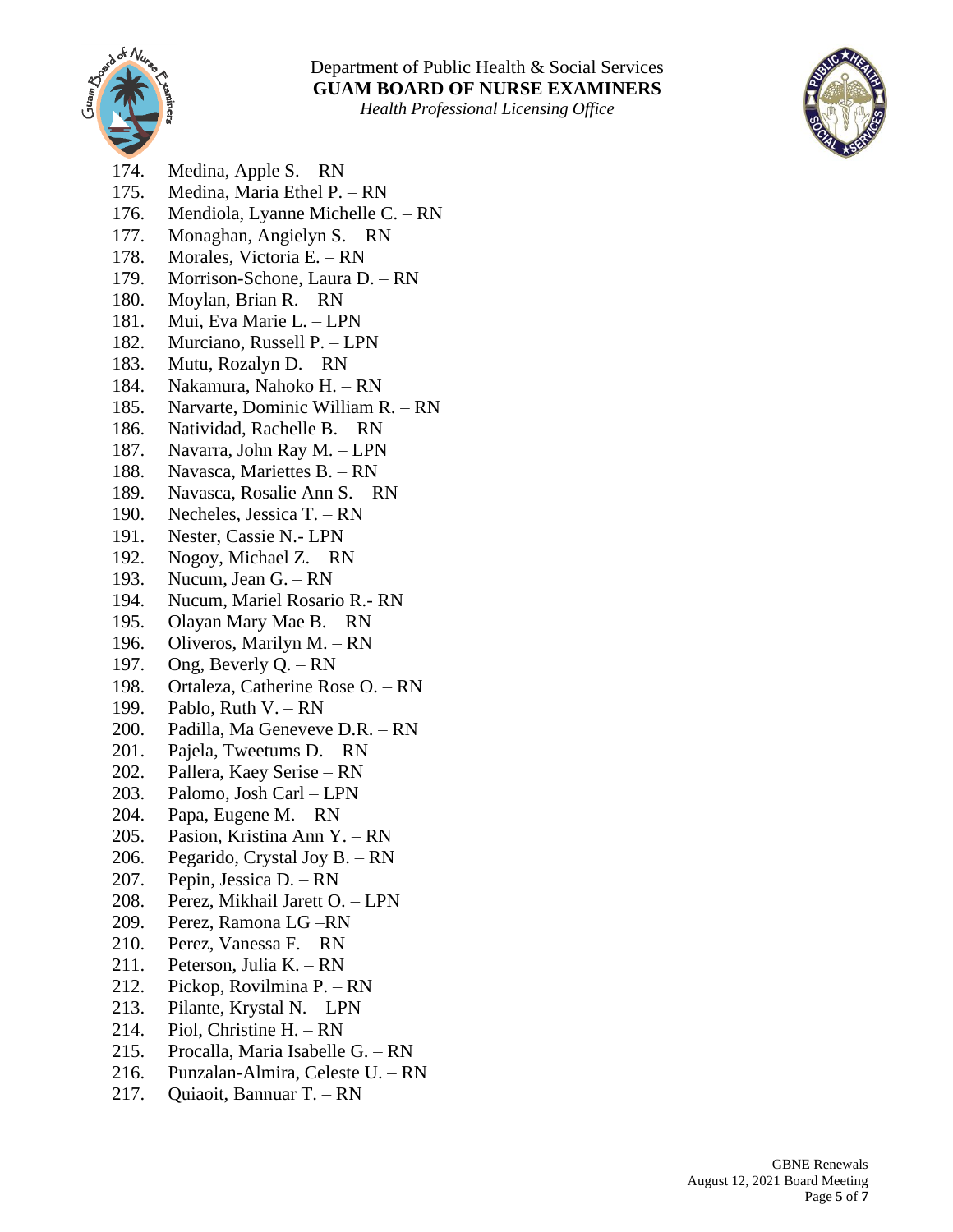



- 218. Quiaoit, Cheryll Joyce T. RN
- 219. Quinata, Teresa E.L. RN
- 220. Quioc, April Ann V. RN
- 221. Quitoriano, Amanda C. RN
- 222. Rabena, Alma L. RN
- 223. Rada, Ana Belen P. RN
- 224. Ramos, Marietta A. F. RN
- 225. Razo, Gene Jerome D. RN
- 226. Repil, Mercy L. LPN
- 227. Reyes, Nicole A. LPN
- 228. Reyes, Raizzah M. RN
- 229. Rios, Ann Paro S. RN
- 230. Rivera, Jenina J. RN
- 231. Romulo, Dan-Michael B. RN
- 232. Rosadino, Sherena R. RN
- 233. Rozborski, Heysielen U. RN
- 234. Samonte, Charlene M. RN
- 235. San Agustin, Nenita S. LPN
- 236. San Lorenzo, Liana Monique P. RN
- 237. San Nicolas, Ray Victor S. RN
- 238. Santos, Averie Carol P. RN
- 239. Santos, Dondon Rogelio S. RN
- 240. Santos, Joeyleen DR. LPN
- 241. Santos, Mia B. RN
- 242. Santos, Rosewynda D. RN
- 243. Sanz, Rachel Annie E. RN
- 244. Sarmiento, Joanna Lou M. RN
- 245. Sarmiento, Shaira C. RN
- 246. Sazon, Mark Gayle O. RN
- 247. Segismundo, Novelyn M. RN
- 248. Sogo-an, Sheryll M. RN
- 249. Springer, Chad M. RN/APRN
- 250. Sual, Mary Rose J. RN
- 251. Sumaylo, Relido RN
- 252. Sunga, Joanna Lee B. RN
- 253. Swander, Mandi RN
- 254. Tackett, Sheri L. RN/APRN
- 255. Tadena, Jesse Israel F. RN
- 256. Taijeron, Stephanie L. RN/APRN
- 257. Taitano, Anjaneen P. RN
- 258. Tanglao, Jasmin G. RN
- 259. Tigulo, Maria Evelyn S. RN
- 260. Tinio, Sherill D. RN
- 261. Tiong, Florita B. RN